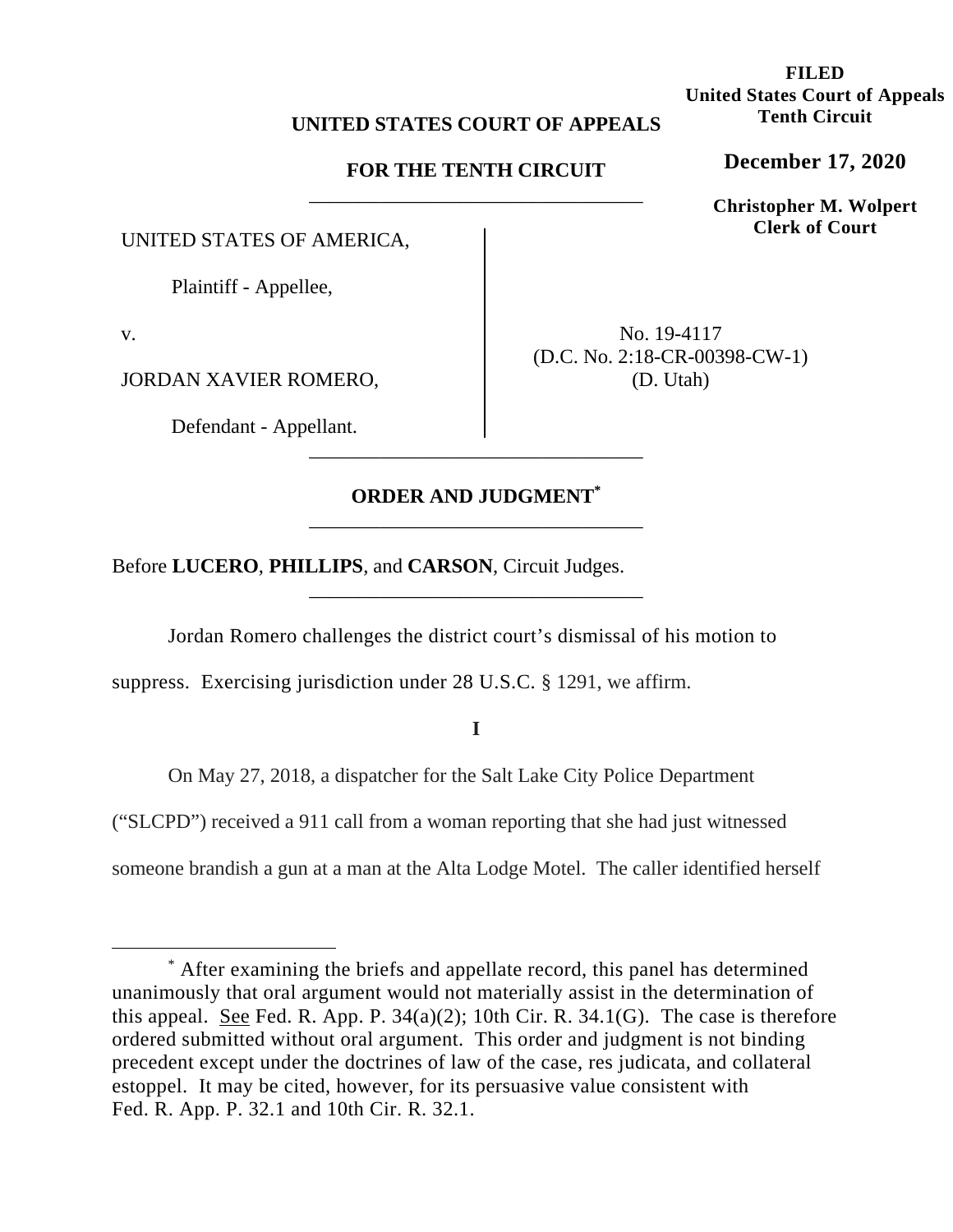as Sarah, provided the police with her phone number, and stated that the offender was her ex-boyfriend, Jordan Romero. She described Romero as a 27-year-old male who "looks white but [is] half-Mexican," wearing jeans, black shoes, a black shirt with a picture of Marilyn Monroe on it, and a black hat inscribed with the word "Loyalty," and carrying a black gun with red bandana tape on the handle. She said that Romero went to the motel to purchase drugs, and the gun was pulled out during a drug dispute. She also told the dispatcher that Romero and the victim had gone into room 11 of the motel and requested that she be kept anonymous for her safety.

 Officers arrived at the motel minutes later and asked two men in the parking lot if they had seen anything. Both stated that they had just arrived and had not witnessed anything suspicious.The officers did not see any shell casings on the ground or anything to indicate that a firearm had been discharged. As they approached room 11, they did not hear any arguments or calls for help. The officers knocked on the door, ordered everyone out of the room, and identified Romero as he exited based on the caller's detailed description. One of the officers detained and handcuffed Romero because he believed that Romero was armed and dangerous. Romero told the officer that he had a 9 mm handgun under his left arm, so the officer lifted his shirt and removed the gun.

 Romero was indicted under 18 U.S.C. § 922(g) for one count of possessing a firearm and ammunition as a convicted felon. He filed a motion to suppress evidence derived from his detention, arguing that the officers violated his Fourth Amendment rights by unlawfully entering the motel room and detaining, arresting, and searching

<sup>2</sup>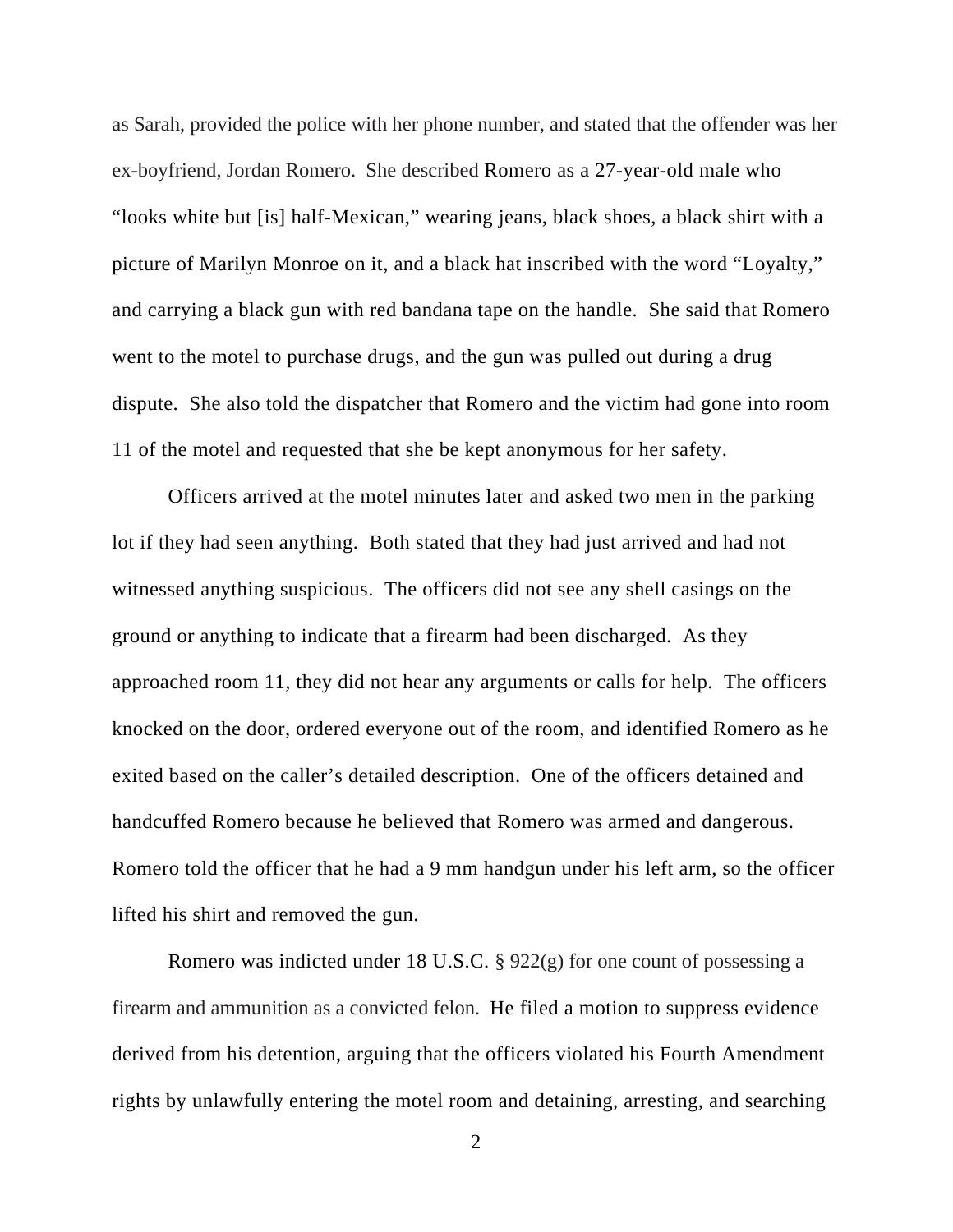him. At the evidentiary hearing, Sarah testified that she had lied in the 911 call. She was actually Romero's current girlfriend, and she made up the armed encounter because she was worried about losing Romero to drugs and wanted him to get arrested so that he could dry out in prison.

The government argued that even though Sarah lied about the encounter, the 911 call had sufficient indicia of reliability to support reasonable suspicion, and Romero did not have a reasonable expectation of privacy in the motel room. The district court agreed and denied the motion to suppress. Romero entered a conditional guilty plea, preserving the right to appeal the district court's evidentiary ruling. On appeal, he argues that the district court erred in denying his motion because the 911 call was insufficient to establish reasonable suspicion that he was engaged in criminal conduct.

### **II**

When reviewing a motion to suppress, we review the evidence in the light most favorable to the prevailing party and accept the district court's fact finding unless clearly erroneous. United States v. Salzano, 158 F.3d 1107, 1111 (10th Cir. 1998). We review the district court's "ultimate determination of reasonableness under the Fourth Amendment de novo." United States v. Brown, 496 F.3d 1070, 1074 (10th Cir. 2007) (quotation omitted).

Romero argues that he was unlawfully seized because the officers did not have reasonable suspicion of criminal conduct. A seizure is only lawful when an officer has reasonable suspicion of wrongdoing. Terry v. Ohio, 392 U.S. 1, 30 (1968). To

3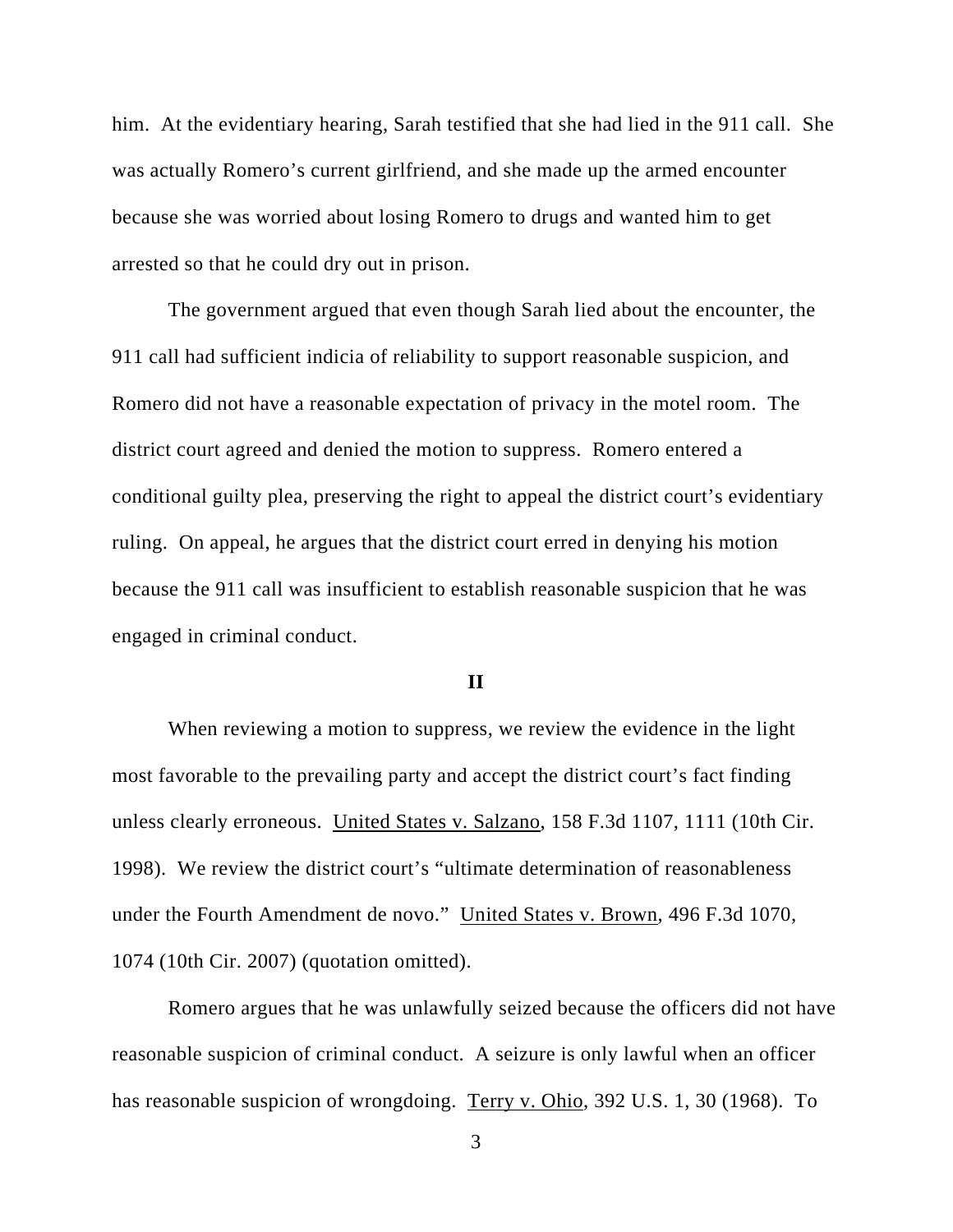determine whether an officer has reasonable suspicion, we look "at the totality of the circumstances of each case to see whether the detaining officer has a particularized and objective basis for suspecting legal wrongdoing." United States v. Latorre, 893 F.3d 744, 751 (10th Cir. 2018) (quotation omitted). We assess the reasonableness of the facts known to the officer at the time of the seizure, not in light of facts later discovered. Armijo v. Peterson, 601 F.3d 1065, 1072 (10th Cir. 2010). Tips from anonymous informants may provide reasonable suspicion for a seizure if they are reliable. Florida v. J.L., 529 U.S. 266, 270 (2000). We look to the following factors to determine if tips from informants bear sufficient indicia of reliability to support reasonable suspicion: "(1) whether the informant lacked 'true anonymity' (i.e., whether the police knew some details about the informant or had means to discover them); (2) whether the informant reported contemporaneous, firsthand knowledge; (3) whether the informant provided detailed information about the events observed; (4) the informant's stated motivation for reporting the information; and (5) whether the police were able to corroborate information provided by the informant." United States v. Chavez, 660 F.3d 1215, 1222 (10th Cir. 2011).

Applying these factors, the informant's tip contained sufficient indicia of reliability to support reasonable suspicion that Romero was engaged in criminal activity. She provided the dispatcher with her name and cellphone number and stated that she was Romero's ex-girlfriend. She informed the dispatcher that she had personally witnessed Romero pull a gun out on the alleged victim, and she provided detailed information about Romero, including his age, appearance, and location.

4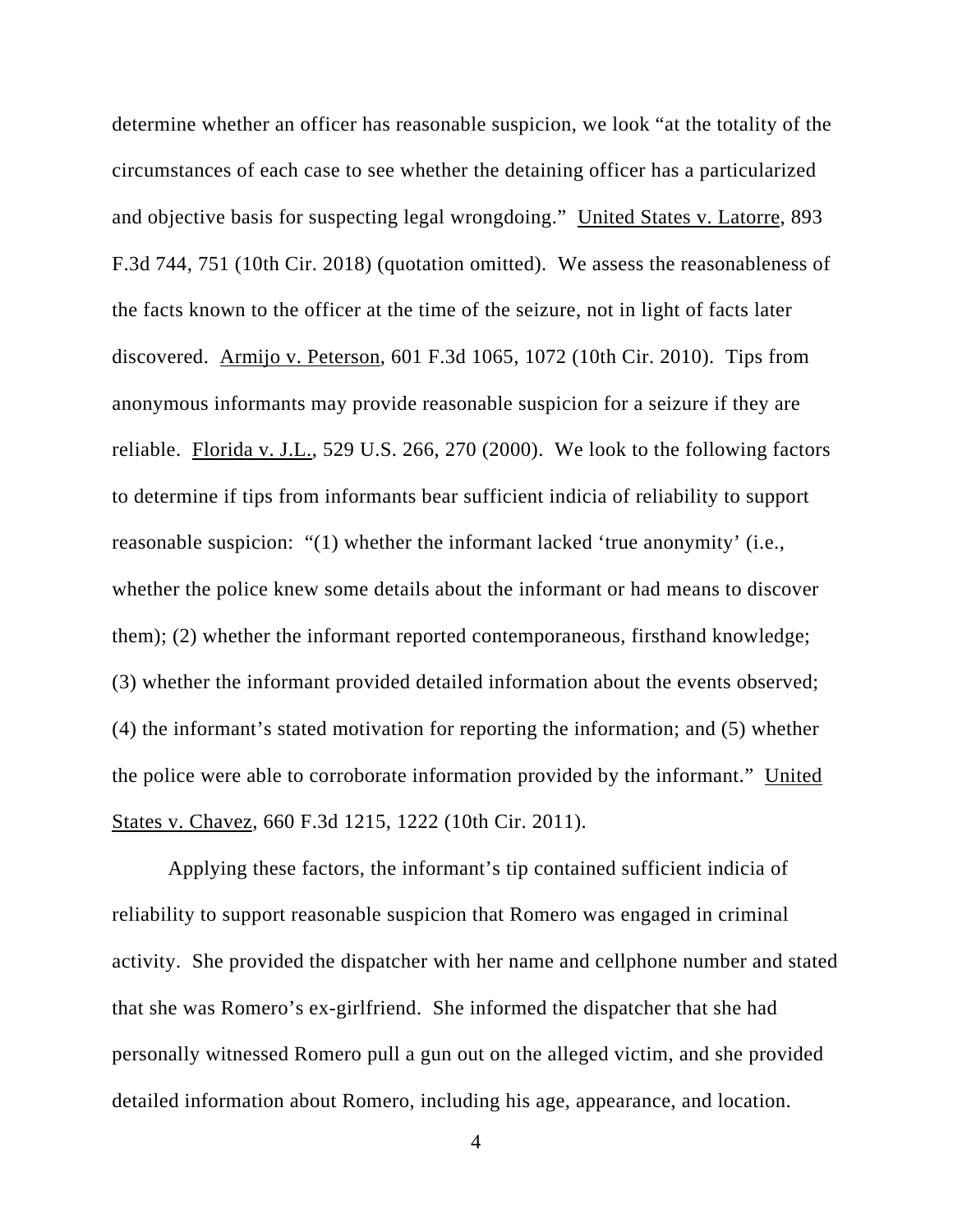When the officers arrived at the motel, they did not observe anything that called the credibility of the informant into question.<sup>1</sup> On the contrary, they corroborated both that Romero was in room 11 and that he matched the detailed description provided by the informant before they detained him. Under these circumstances, it was reasonable for the officers to rely on the tip and detain Romero. Accordingly, the district court did not err in denying Romero's motion to suppress.

Romero's arguments to the contrary are unpersuasive. Romero first argues that under J.L., the officers were required to verify more than Romero's location and description before detaining him. However, Romero's reliance on J.L. is misplaced. J.L. involved a "bare report of an unknown, unaccountable informant who neither explained how he knew [J.L. had a] gun nor supplied any basis for believing he had inside information about [J.L.]." Brown, 496 F.3d at 1075 (quotation omitted). The tip received by the SLCPD, on the other hand, was from an identifiable individual in a relationship with the suspect with firsthand, detailed information about the alleged incident. Because this tip came with many of the indicia of reliability discussed in Chavez, the officers did not act unreasonably by failing to exhaust every means of corroboration.

<sup>&</sup>lt;sup>1</sup> Romero contends that the informant's claims were undermined when (1) the officers did not hear an active argument after arriving at the scene and (2) the two men in the parking lot denied having seen anything suspicious. However, the informant did not claim that the altercation was ongoing, and the two men reported that they had only just arrived in the parking lot. The informant's tip was therefore not discredited.